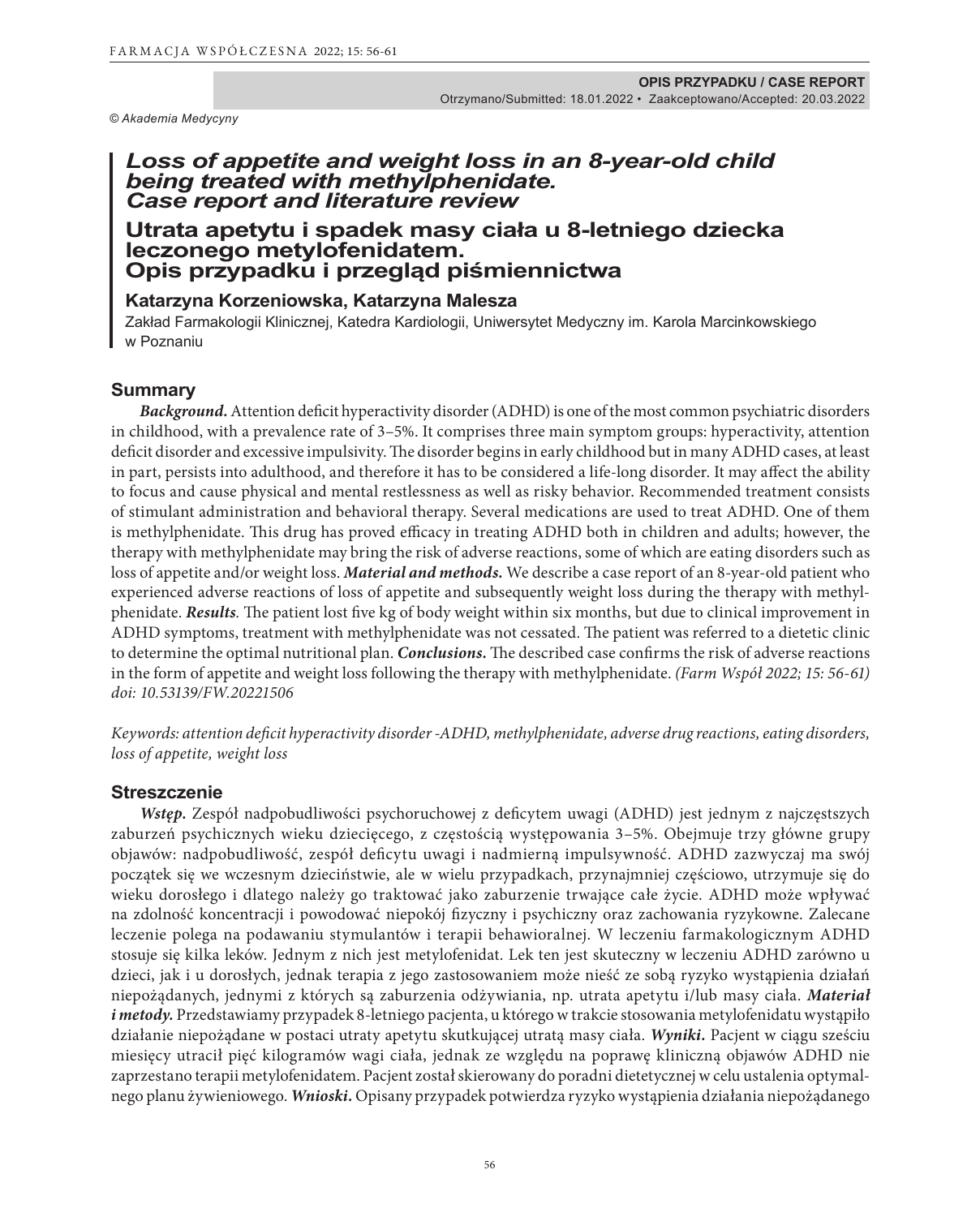w postaci utraty apetytu i spadku wagi ciała jako następstw terapii metylofenidatem. *(Farm Współ 2022; 15: 56-61) doi: 10.53139/FW.20221506*

*Słowa kluczowe: zespół nadpobudliwości psychoruchowej z deficytem uwagi -ADHD, metylofenidat, działania niepożądane leku, zaburzenia odżywiania, utrata apetytu, spadek masy ciała*

### **Introduction**

Attention deficit hyperactivity disorder (ADHD), defined as a persistent neurodevelopmental disorder, is one of the most frequent psychiatric disorders within child and adolescents [1]. The clinical course of ADHD is chronic, with the progressive and constant evolution of symptoms. It usually occurs at age  $3 - 4$ , and the main symptom is hyperactivity. Later, at 5 – 6 years of age, hyperactivity also begins to be accompanied by inattention. ADHD is a clinically heterogeneous syndrome characterized by developmentally inappropriate hyperactivity, mood lability, inattentiveness, irritability, increased impulsivity and even aggressiveness [2-3]. The essence of these symptoms is related to their coexistence, which in the medical sense makes them a symptom complex. Many children have problems with excess energy, but the hyperactivity syndrome is only mentioned when these symptoms are disproportionate to the age and level of development of the child, and also become a source of failure, disrupt the functioning at home and school, and affect the child's learning and development. These people show difficulties in purposeful activities, planning activities and selecting stimuli [4]. There is no single risk factor that is necessary or sufficient to cause ADHD. However, prenatal complications, an episode of hypoxia, prematurity, nutritional deficiencies, and lack of adequate socialization, environmental and epigenetic factors, and genetic predispositions (the disorder is hereditary) are considered of great significance [2]. Genome-wide association studies (GWAS) have shown that ADHD's heritability is partly due to a polygenic component comprising many common variants, each having small effects or rare insertions or deletions. Interestingly, childhood and adult or persistent ADHD can be genetically distinct subtypes [5-6]. This disorder impairs multiple aspects of life to a great extent. It may affect concentration, lead to mental and physical restlessness and risky behavior [7]. ADHD can increase the risk of other psychiatric disorders (including affective disorders, defiant, antisocial personality disorder, self-harm, substance misuse, placing a considerable burden on society and family),

educational and occupational failure, unemployment, unsuccessful relationships, accidents, criminality, social disability and addictions throughout an individual's lifetime [3, 8]. As the causation of ADHD is multifactorial, the disorder is heterogenetic, which is reflected in its extensive psychiatric comorbidity, multiple domains of neurocognitive impairment and the wide range of structural and functional brain anomalies associated with it. ADHD affects 3 – 5% of children worldwide [8,9]. Around 50 – 80% of people with ADHD have symptoms that continue into adolescence, and in about 40%, symptoms continue into adulthood [2]. A meta-analysis from 2017 considering data from twenty countries has estimated that the worldwide prevalence of ADHD in adults was 2.8%, ranging from 0.6 to 7.3%, depending on the financial situation of a given country [10]. The prevalence of persistent adult ADHD (with a childhood-onset) and symptomatic adult ADHD (regardless of a childhood-onset) decreased with advancing age. In 2020 the prevalence of persistent adult ADHD was 2.58%, and that of symptomatic adult ADHD was 6.76%, translating to 139.84 million and 366.33 million affected adults worldwide [3]. Similarly to younger individuals, ADHD in older adults is accompanied by increased rates of mood and anxiety symptoms, general health problems, conflicts, divorce, loneliness, and a lower income [9]. For children, diagnostic and treatment services are available throughout most of Europe. ADHD is diagnosed based on the observation of behavioral symptoms. Following the DSM-5 (the Diagnostic and Statistical Manual of Mental Disorders, 5th edition), the major symptoms of ADHD are divided into symptoms of inattention (11 symptoms) and hyperactivity/impulsivity (9 symptoms). Although comorbidity with other mental disorders is common, ADHD should be excluded if other mental disorders can better explain the behavioral symptoms (e.g., psychotic disorder, mood or anxiety disorder, personality disorder, substance intoxication, or withdrawal) [1]. Other methods that may be helpful in the diagnosis of ADHD are, e.g. examination of motor activity using Doppler radar or performing a quantitative EEG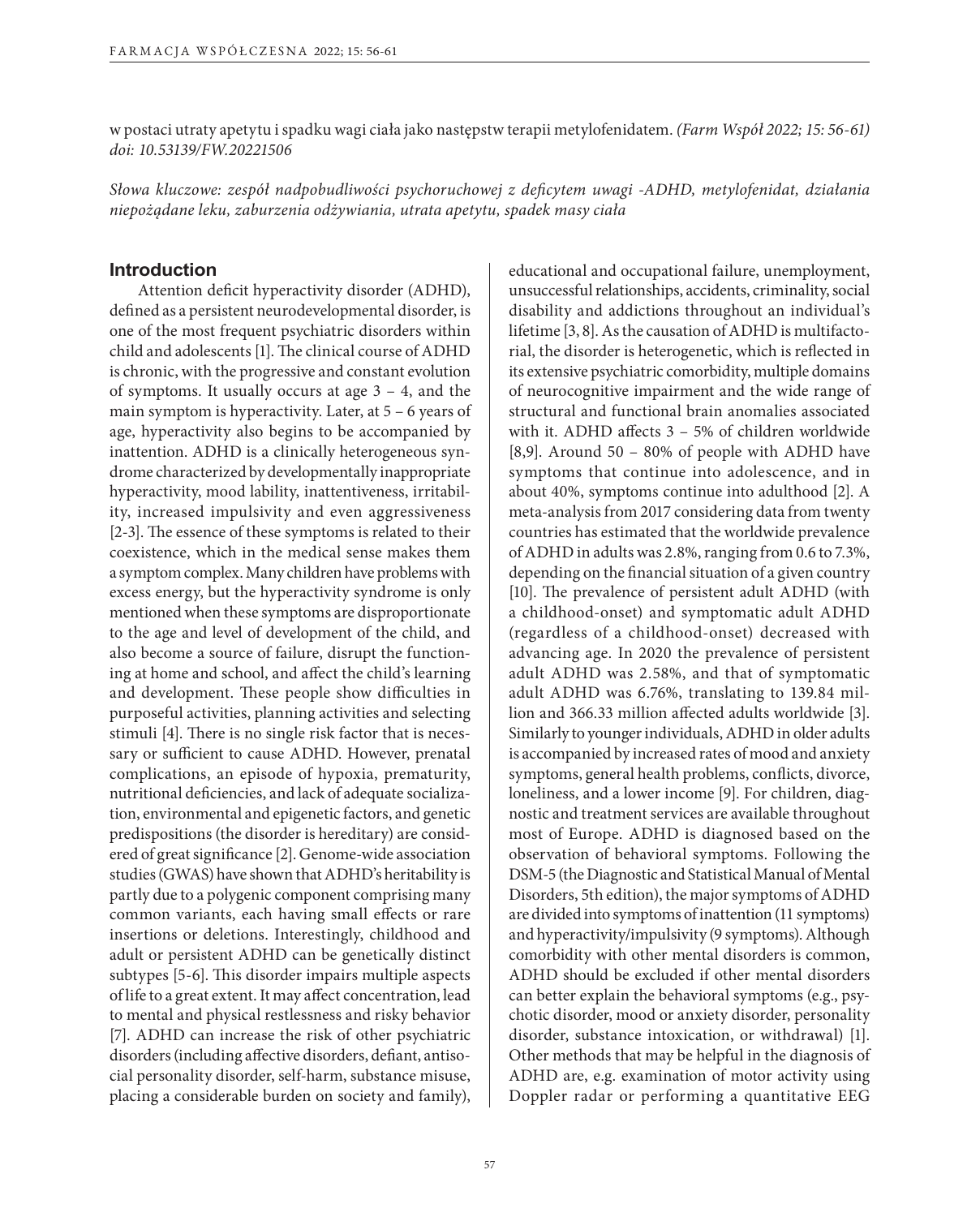(QEEG) [11-13]. In line with the international guidelines, treatment of ADHD should follow a multimodal approach, combining behavioral and pharmacological treatment. Pharmacological treatment of ADHD – as with other psychiatric disorders in children and adults – is symptomatic. The drug of the first choice and the most widely used treatment for ADHD in Europe is methylphenidate (MPH) [14]. However, its use may be accompanied by several side effects, including decreased appetite and abdominal pain.

#### **Case report**

We describe a case of an 8-year-old boy, 135 cm tall, weighing 36 kg (BMI = 19.75 kg/m<sup>2</sup>) with ADHD, treated with methylphenidate hydrochloride in an initial dose of 5 mg/day, which was increased to 10 mg/day after one week as recommended by a physician specializing in the treatment of childhood behavior disorders. Psychological and educational activities were also included in the treatment of the disorder. A baseline assessment of the patient's cardiovascular system (blood pressure and heart rate) and careful height and weight measurements were performed prior to initiating the therapy with methylphenidate. The dosing regimen was set to the recommended 5 mg twice a day (with breakfast and lunch) and reduced the patient's hyperactivity and impulsiveness. During the third week of treatment, the patient began to experience a loss of appetite. After three months of treatment, the follow-up visit revealed a weight loss by 3 kg, and then by 5 kg after six months. The observed clinical improvement in long-term treatment resulted in referring the patient to a dietary clinic. The boy was recommended to use a properly balanced diet that covers the demand for nutrients necessary for proper growth and development.

#### **Discussion**

Methylphenidate (MPH) has been an FDAapproved CNS (Central Nervous System) stimulant for treating attention deficit hyperactivity disorder (ADHD) in children (at least six years of age) and adults since the 1990s. Apart from that, MPH is used as a second-line treatment for narcolepsy in adults. There are also few off-label uses, which include treatment for fatigue in patients with cancer, refractory depression in the geriatric population, apathy in Alzheimer's disease, and enhancing cognitive performance (it is a federally controlled Schedule II substance as it can be abused as a cognitive enhancer); however, the MPHs' efficacy for these uses varies from limited to moderate [15,16]. MPH has a more noticeable effect on the psyche than on motor activity. Methylphenidate belongs to a class of piperidine-derived compounds and is a racemic mixture comprised of the D- and L-threo enantiomers (the D-threo enantiomer is more pharmacologically active) [17-18]. The mechanism of the therapeutic effect in ADHD is not entirely clear, but it focuses on creating a classic stimulant effect within the CNS, mainly in the prefrontal cortex. Methylphenidate exhibits a multimodal mechanism of action. The drug's primary mechanism of action involves working as a dopamine and noradrenaline reuptake inhibitor. It results in increased release of these monoamines into the synaptic cleft. MPH increases extracellular dopamine in the striatum, nucleus accumbens, and prefrontal cortex. Due to the increased neurotransmission of dopamine and noradrenaline, methylphenidate appears to increase the firing rate of neurons, influencing the prefrontal cortex (responsible for executive function). The rewarding and therapeutic effects of methylphenidate depend on both the dopamine D1 and D2 receptor subtypes. It is suggested that activity at D1 receptors and noradrenergic receptors in the prefrontal cortex may have particular relevance to the therapeutic activity of MPH. In contrast, D2 receptors might be more involved in its rewarding effects. Considering the rewarding properties of this drug and attenuating these effects, the mu opioid receptor (MOR) has been shown to be a potential target. It has also been shown to redistribute the vesicular monoamine transporter-2 (VMAT-2) selectively. In addition, MPH is also a weak agonist at the serotonin 1A receptor 5HT1A, contributing to increased dopamine levels. As methylphenidate increases dopamine levels (by direct inhibition of the dopamine transporter and via indirect regulation of the vesicular monoamine transporter 2), it can be a neuroprotective agent in certain conditions like Parkinson's disease (which involves loss of dopaminergic neurons). All these mechanisms of MPH's action help improve function and experience several benefits such as improved attention and reduced hyperactivity‐impulsivity [15,18,19].

Methylphenidate chemically derives from phenethylamine and benzylpiperazine and is metabolized to ritalinic acid through hepatic de-esterification via liver carboxylesterase 1 (CES1A1). MPH is mainly administered orally in the form of tablet or capsule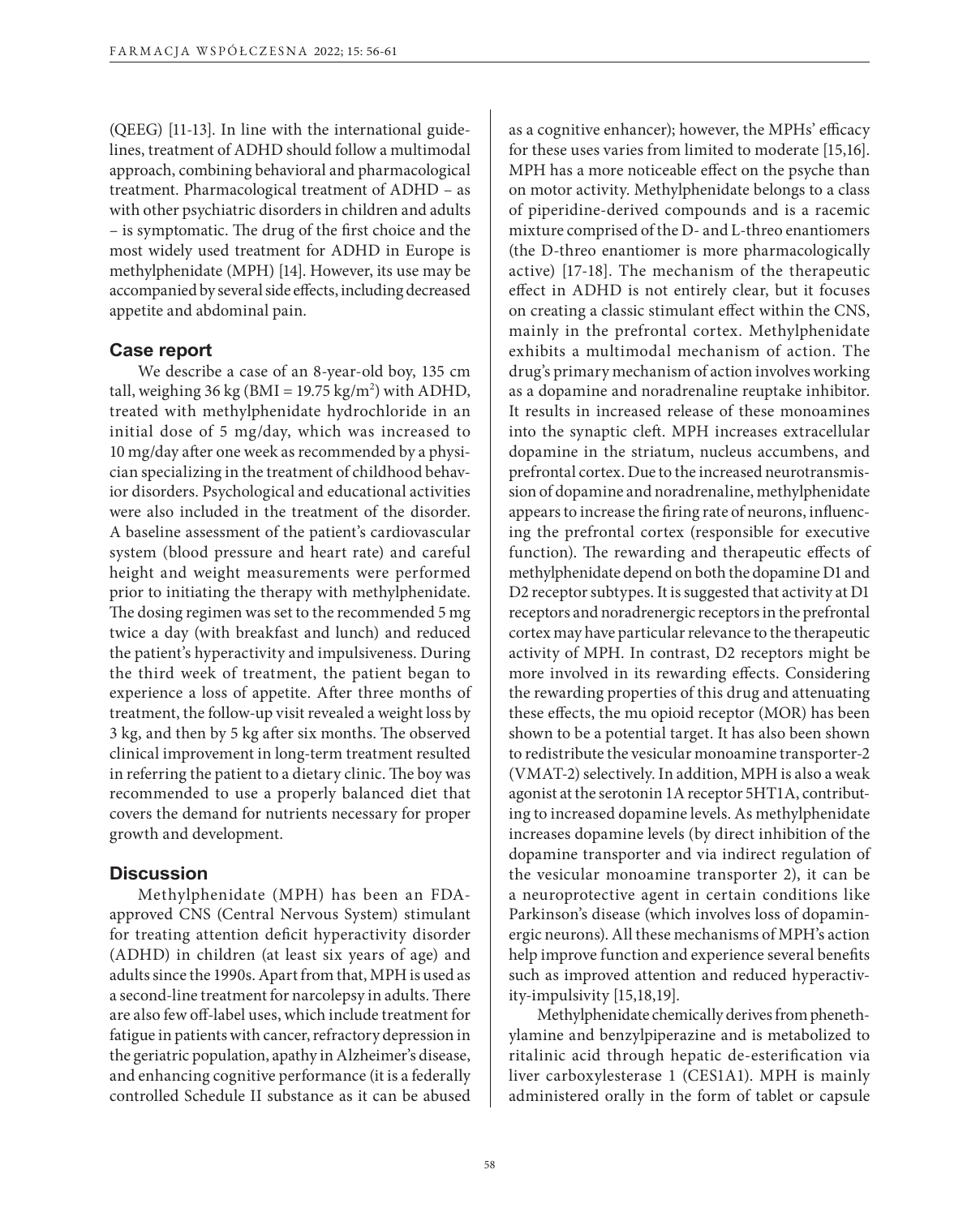(in immediate (IR), extended (XR or ER), and sustained formulations), and less commonly as a transdermal patch and the dosages range from 5 mg to 60 mg (the dose of 72 mg should not be exceeded) [15]. After oral administration, MPH is quickly absorbed from the gastrointestinal tract; food does not affect the total absorbed amount of the drug. In standard release form, the peak plasma concentration is 1-2 h. In extendedrelease preparations, the concentration profile of the active substance in plasma is two-phase: the first release phase occurs after 1-2 h following administration and the other – after the next few hours  $(-4.7 \text{ h})$  [15,17]. It is not entirely known how methylphenidate may affect plasma concentrations of medicinal products administered simultaneously. Therefore, it is recommended to maintain caution in using MPH with other medications, especially those with a narrow therapeutic range. Methylphenidate is not metabolized by cytochrome P450 in a clinically significant range. The activators and inhibitors of cytochrome P450 seem to have no significant impact on methylphenidate pharmacokinetics. D-and L-methylphenidate enantiomers also do not inhibit cytochrome P450 1A2, 2C8, 2C9, 2C19, 2D6, 2E1 or 3A. Considering the interactions of methylphenidate with other medications, it may inhibit the metabolism of coumarin anticoagulants (warfarin), anticonvulsant drugs (e.g., phenobarbital, phenytoin, primidone) and some antidepressants (tricyclic antidepressants and SSRIs) [15,17,20].

Methylphenidate may induce several adverse effects. The most prevalent are headaches, irritability, nervousness, mood swings/lability and insomnia. Concerning CNS, the therapy with MPH may bring dizziness, headache, tics, restlessness/akathisia, tachycardia, and palpitations in case of cardiovascular systems; nausea, vomiting, dry mouth, decreased appetite, weight loss and abdominal pain regarding gastrointestinal reactions. In children on long-term treatment with MPH, growth retardation (decreased height, weight, and bone marrow density) has been observed. Therefore, in case of insufficient height or weight gain, the discontinuation of treatment with this drug should be considered. Apart from that, cases of sudden death have been reported in both children and adults with a pre-existing structural cardiac abnormality. In adult individuals, stroke and myocardial infarction have also been observed. Thus, in patients with a structural cardiac abnormality, cardiomyopathy, or arrhythmias, it is advisable to avoid methylphenidate [15,17].

Concerning the gastrointestinal adverse effects, it should be mentioned that MPH has been reported to exert the anorexigenic effect. According to Brown et al., about one third of children and adolescents treated with therapeutic stimulants reports decreased appetite (in most patients, this effect is transient or clinically insignificant) [21]. Methylphenidate has been reported to increase the risks of decreased appetite, weight loss, and abdominal pain in children and adolescents with ADHD [22]. In a study by Roche et al. that aimed to report the efficacy and safety of MPH on ADHD in children with Down syndrome, loss of appetite was observed in 29% of patients [23]. A work by Osland et al., which included eight randomized controlled trials with 510 participants- children with both ADHD and a chronic tic disorder- and aimed to assess the effects of pharmacological treatments for ADHD, revealed that therapy with methylphenidate was associated with appetite suppression or weight loss [24]. Various aspects of methylphenidate adverse reactions in children with attention deficit-hyperactivity disorder were also scrutinized by Khajehpiri et al. Seventy-one patients (25 girls and 46 boys) with ADHD under methylphenidate were screened regarding all subjective and objective adverse drug reactions of this drug during the six months period- it occurred that 74.3% of children developed anorexia [25]. There are also suggestions that the cessation of long-term treatment with MPH could be responsible for a rebound effect, resulting in appetite enhancement and weight gain. A good example comes from a report of a male patient with childhood ADHD, who discontinued MPH treatment at the age of 11 years and was not followed-up until the age of 16. Within one year of MPH cessation the patient's body mass index increased by five points (while the symptoms of ADHD were re-emerging); he developed DSM-5 criteria for eating disorders [26]. Although it is considered an adverse reaction, the weight loss induced by MPH in some cases may be of benefit. Horne et al. performed an analysis including children with a history of brain tumor and hypothalamic obesity receiving methylphenidate (10-60 mg/day) for hypothalamic obesity. Children were evaluated for BMI trajectory before and after methylphenidate start. There was a 69.9% reduction in the median slope of BMI change following methylphenidate treatment; 92% of patients had a reduction in the slope of their BMI change on MPH treatment – stimulant therapy with MPH occurred effective for the treatment of hypothalamic obesity as it reduced and sustained BMI change [27].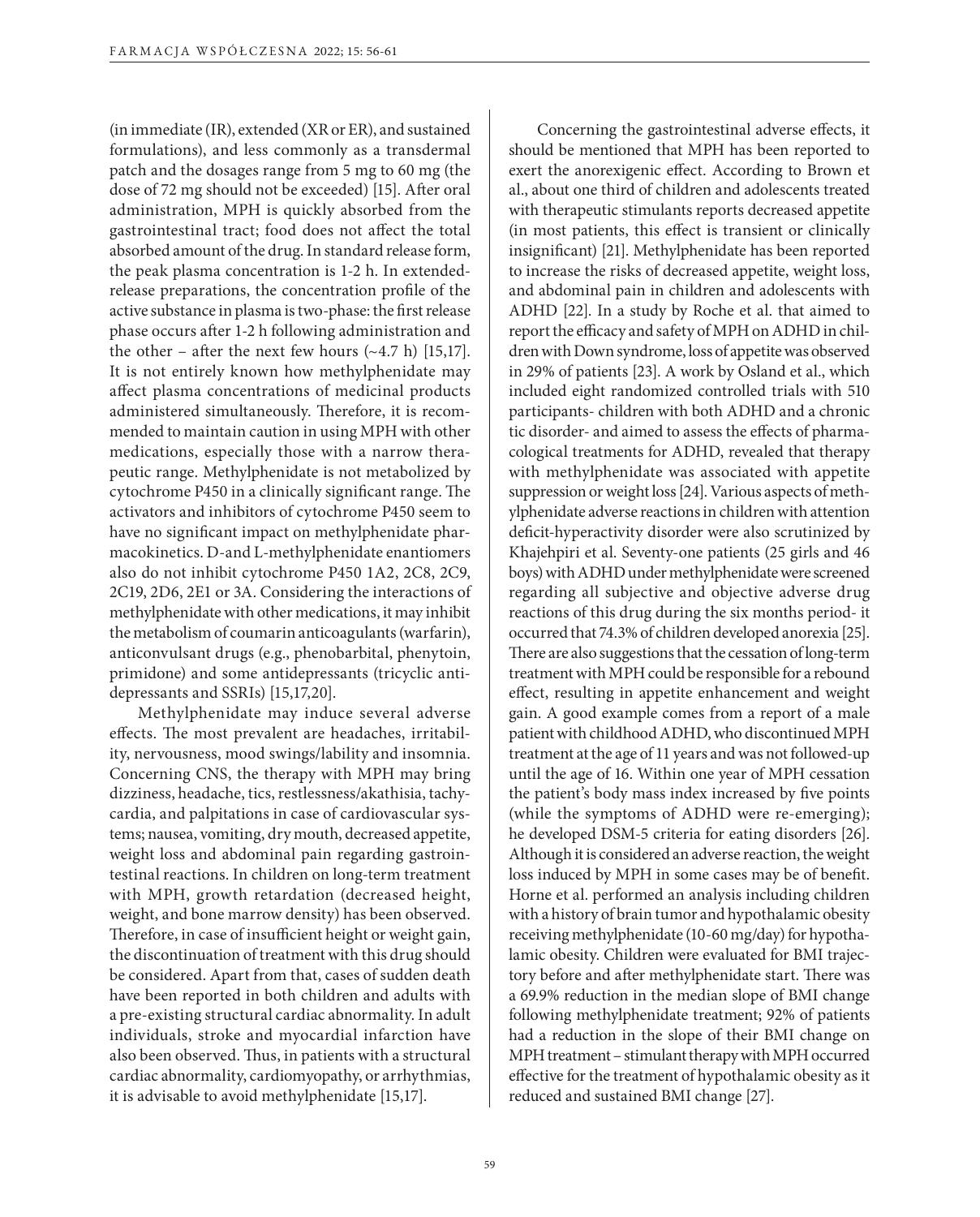Height and weight gain suppression in children caused by methylphenidate usually occur in the first year, and it may disappear or attenuate slowly, over time. Moreover, body mass is affected earlier, whereas height is affected later and at higher doses of the drug (and more in individuals who started MPH at prepuberty). These growth deviations may be dangerous as they lead to metabolic changes in bone structure and alterations in related blood biochemistry parameters [28]. The mechanisms by which methyphenidate induces adverse effects ranging from loss of appetite to anorexia are not entirely clear. One of the most probable mechanisms is MPHs' action on the dopaminergic system. Methylphenidate increases dopamine signalling in synapses by blockade of dopamine reuptake into the pre-synaptic terminal, increasing availability of pre-synaptic dopamine D2 autoreceptors and activation of D1 receptors on the postsynaptic neuron. The intracerebral activity of methylphenidate might be incriminated in the dysregulation of appetite due to eliciting a reward response, normally induced by food intake, therefore suppressing the normal drive to eat [29]. Another theory is that MPH may stimulate the disgust sensation generated after the activation of the insular lobe by this drug [30]. The objective of an investigative study by Sahin et al. was to explore whether the use of MPH relates leptin, ghrelin, adiponectin, and brain-derived neurotrophic factor (BDNF) and to evaluate the relationship between these biomolecules and methylphenidate-related weight loss in thirty ADHD patients (plus twenty healthy controls). The levels of leptin, ghrelin, adiponectin and BDNF were measured at baseline and after two-month treatment in both groups. At baseline, levels of the molecules were similar in the ADHD and control groups. After a 2-month treatment period, 70% of individuals from the ADHD group experienced the loss of appetite, whereas weight loss occurred in 66.7% of people from this group. It also occurred that leptin and BDNF were not associated with poor appetite and/or weight loss due to MPH treatment. However, ghrelin and adiponectin might play a role in underlying neurobiological mechanisms of MPH-related appetite or weight loss [31].

#### **Conclusion**

ADHD is one of the most commonly diagnosed and treated childhood mental disorders. Children diagnosed with ADHD have difficulties with concentration and are often hyperactive and impulsive, making it difficult to achieve good results in school. Their behavioral problems can also affect their ability to build good relationships with family and friends. Methylphenidate is the most commonly prescribed and efficacious drug in the treatment of children and adolescents with ADHD. However, methylphenidate's mechanism of action is pretty complex. Considering factors such as individuals' drug metabolism, other diseases, and concomitant drugs, patients should be aware of possible adverse reactions. The described case of an 8-year-old boy, who experienced the loss of appetite and weight, confirms the risk of adverse reaction in the form of eating disorder following the treatment with MPH and indicates how important it is to observe the juvenile patients, to prevent more severe consequences.

Conflict of interest None

Correspondence address  $\equiv$  Katarzyna Korzeniowska Zakład Farmakologii Klinicznej Katedra Kardiologii Uniwersytet Medyczny im. Karola Marcinkowskiego w Poznaniu ul. Św. Marii Magdaleny 14; 61-861 Poznań  $\mathbf{\widehat{a}}$  (+48 61) 853 31 61  $\Box$  katakorz@wp.pl

#### **References**

- 1. Drechsler R, Brem S, Brandeis D, et al. ADHD: Current Concepts and Treatments in Children and Adolescents. Neuropediatrics. 2020;51(5):315-35.
- 2. Austerman J. ADHD and behavioral disorders: Assessment, management, and an update from DSM-5. Cleve Clin J Med. 2015;82(11 Suppl 1):S2-7.
- 3. Song P, Zha M, Yang Q, et al. The prevalence of adult attention-deficit hyperactivity disorder: A global systematic review and metaanalysis. J Glob Health. 2021;11:04009.
- 4. https://neurologia-praktyczna.pl.
- 5. Faraone SV, Larsson H. Genetics of attention deficit hyperactivity disorder. Mol Psychiatry. 2019;24(4):562-75.